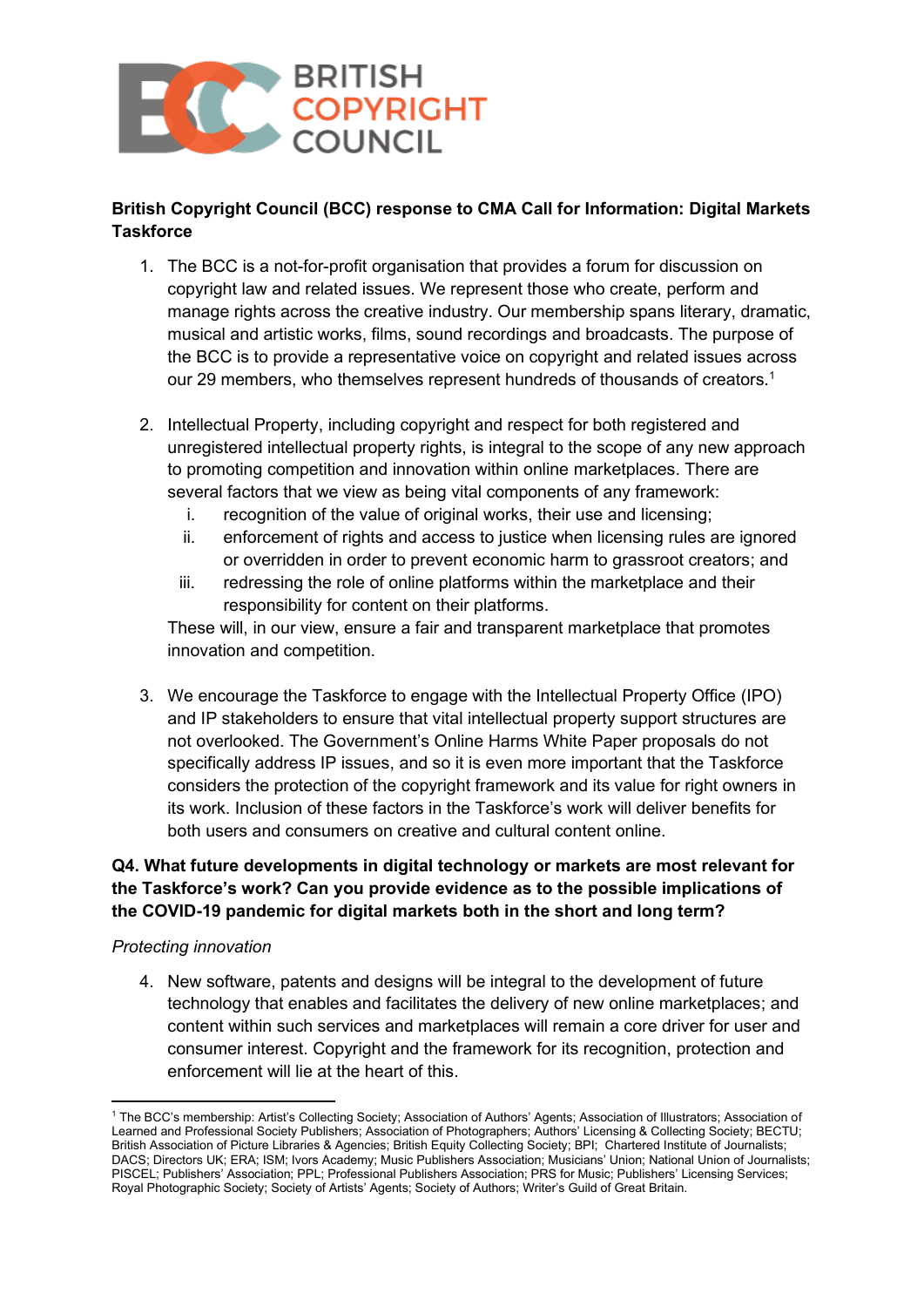- 5. Whilst many eyes are on the development of data management systems, the application of Artificial Intelligence and crypto-assets of all kinds, consumers will continue to be driven by interest in original music, film, audio and audio-visual programming, art, new design and trusted published information sources. The creators and contributors of these cultural assets must be rewarded for their use within the increasingly complex digital delivery chains as genuine original variety leads to innovation. That innovation needs protection not just at a point of creation, but also against commercial and economically valuable uses by others across all digital marketplaces of the future. Without this, the foundations of the marketplace will fail to flourish, and the world leading creative economic benefits which are currently delivered by the UK creative industries will fade.
- 6. Prior to the Coronavirus Pandemic, the creative industries contributed £111.7 billion annually to the economy – more than the automotive, aerospace, life sciences and oil and gas industries combined.<sup>2</sup> The cultural sector has embraced digital technologies to engage new audiences through digital platforms and distribution channels, both nationally and internationally. It has also led to new forms of art, creative and cultural content, and experiences, as well as increasing access to our world-class archives and collections. For example, the National Theatre had eight million people engage through digital channels in 2018, with 60% of secondary schools signing up to its streaming service.<sup>3</sup>
- 7. With Coronavirus leading to the closure of many live cultural and creative spaces, there has been an uptick in the creation and consumption of online content. The Creative Industries Policy and Evidence Centre, led by NESTA, replicated the IPO's Online Copyright Infringement Tracker (OCI) survey over six weeks when socialdistancing measures were at their most stringent. It found that the consumption of online content increased across music, film, TV, and e-publishing, as well as 'nontraditional' digital activities such as watching filmed performances of theatre, concerts and dance shows and looking at art, paintings and photographs online.<sup>4</sup>

## *Supporting online education*

8. Online technologies have provided vital support for educational, government and research services since the start of the Coronovirus Pandemic. This has put a spotlight on the importance of copyright works being accessible for users and consumers. The differences between "commercial" and "non-commercial" uses for copyright works has therefore been tested against the copyright licensing frameworks which existed before the Pandemic and which have been applied by rights owners in response to it. This has become particularly relevant in education - members of the

<sup>2</sup> Government press release, *UK's Creative Industries contributes almost £13 million to the UK economy every hour* [https://www.gov.uk/government/news/uks-creative-industries-contributes-almost-13-million-to-the-uk](https://www.gov.uk/government/news/uks-creative-industries-contributes-almost-13-million-to-the-uk-economy-every-hour)[economy-every-hour](https://www.gov.uk/government/news/uks-creative-industries-contributes-almost-13-million-to-the-uk-economy-every-hour)

<sup>3</sup> DCMS (2019) *Policy Paper – Culture is Digital: June 2019 Progress Report* 

<https://www.gov.uk/government/publications/culture-is-digital/culture-is-digital-june-2019-progress-report> <sup>4</sup> PEC (2020) *Understanding changes to the way that we consume culture at home during COVID-19*  <https://www.pec.ac.uk/policy-briefings/digital-culture-consumer-panel>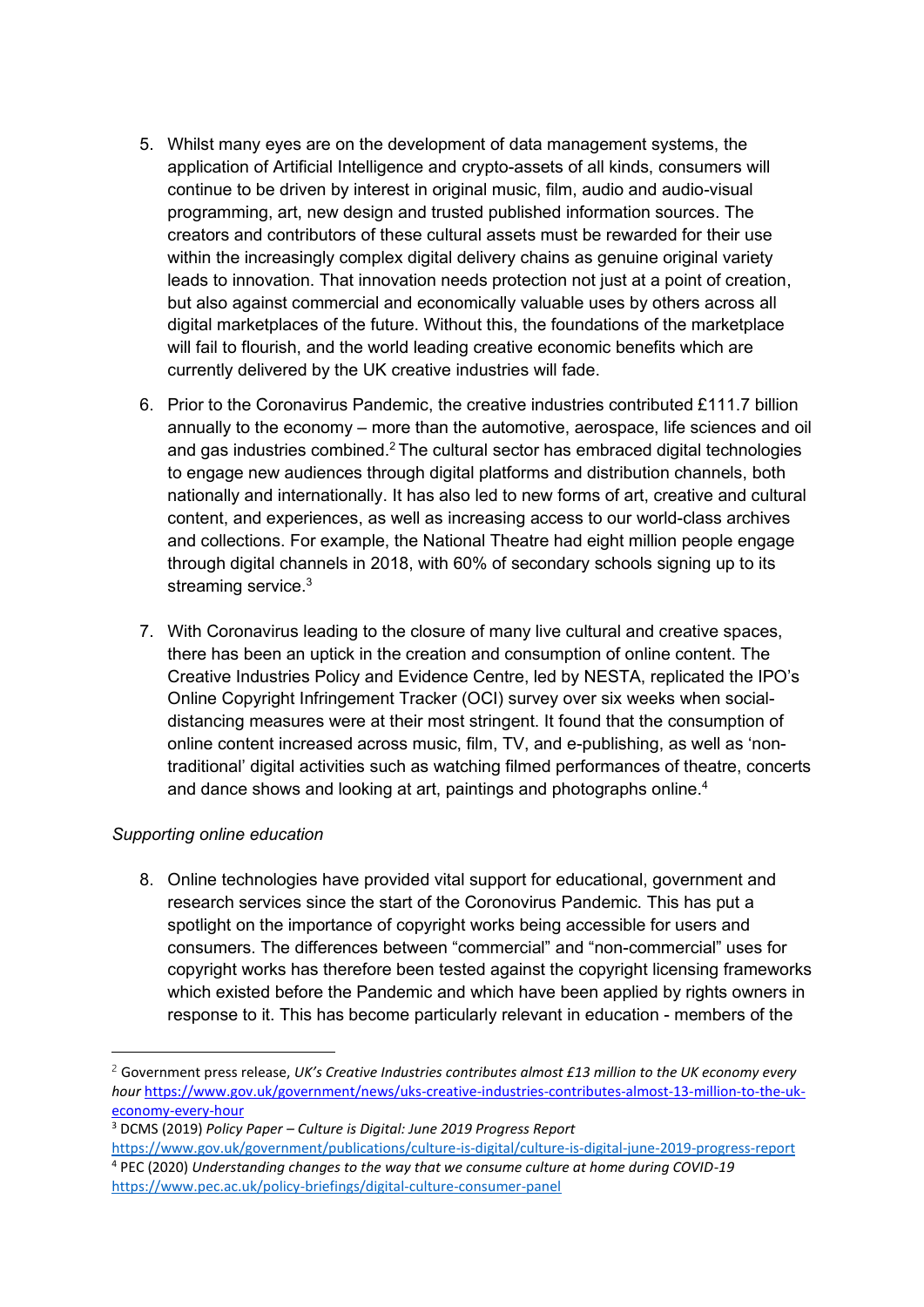BCC licence content for educational purposes in schools and universities. Online learning had shown significant growth over the last decade; and since the COVID-19 outbreak, online learning has become central to the education sector. Therefore, the practical application of both direct and collective licensing of copyright works for use within digital delivery systems must not be overlooked as an important part of developing digital markets in the future.

9. Licensors of content across these sectors already provide valuable regular models for access to works. This has been complemented by new actions to support businesses, researchers, educators and providers of cultural content during the crisis. The actions of rightsholders, in conjunction with licensing bodies, have enabled distributors and creators to facilitate access to copyrighted content online. This adaptation to the licensing framework shows how copyright can adapt to changing circumstances.

### *The role of online platforms*

- 10. The increased emphasis on online engagement reinforces the need to ensure a high level of protection for copyright and rights owners online, so that content creators are fairly rewarded for the online use of their work. However, the expansion of digital platforms has made it harder for the for rights holders within the more traditional sectors, including publishing, art and photography, live and recorded music, film, television and radio, to directly oversee how their content is distributed online and to maintain their associated revenue streams. Through collaboration, the Government and businesses have an opportunity to lead the world in shaping regulation of the digital economy. The BCC believes that these issues should be included within the Taskforce's work as the UK's copyright regime is crucial to the creative industries.
- 11. Copyright ensures that creators can continue creating, because it enables them to derive a livelihood from their works. A serious threat to the creative industries is copyright infringement and piracy. A 2019 report by the UK's Intellectual Property Office (IPO) and Intellectual Property Crime Group identified that "Intellectual Property Crime is a feature of organised crime and highly profitable, accounting for almost 4% of UK imports (£9.3 billion in value) and more importantly accounts for £4 billion in lost tax revenue and 60,000 UK jobs."<sup>5</sup> In its 2020 Corporate Plan the IPO states that IP crime causes "Economic harm to rights-holders and allied industries supporting legitimate trade, plus unfair competition to legal traders and loss of revenue to Government in terms of tax and duty payments".<sup>6</sup>
- 12. Our members have seen the level of piracy increase further still across the music, publishing and photography sectors since the beginning of the Pandemic. Of particular concern is a reported increase in the activities of large-scale serial

<sup>5</sup> IPO & IP Crime Group (2019) *IP Crime and Enforcement* 

[https://assets.publishing.service.gov.uk/government/uploads/system/uploads/attachment\\_data/file/842351/IP-](https://assets.publishing.service.gov.uk/government/uploads/system/uploads/attachment_data/file/842351/IP-Crime-Report-2019.pdf)[Crime-Report-](https://assets.publishing.service.gov.uk/government/uploads/system/uploads/attachment_data/file/842351/IP-Crime-Report-2019.pdf)

[<sup>2019.</sup>pdfhttps://assets.publishing.service.gov.uk/government/uploads/system/uploads/attachment\\_data/file/84235](https://assets.publishing.service.gov.uk/government/uploads/system/uploads/attachment_data/file/842351/IP-Crime-Report-2019.pdf) [1/IP-Crime-Report-2019.pdf](https://assets.publishing.service.gov.uk/government/uploads/system/uploads/attachment_data/file/842351/IP-Crime-Report-2019.pdf)

<sup>6</sup> IPO (2020) *IP Enforcement 2020: Protecting creativity, supporting innovation* 

[https://assets.publishing.service.gov.uk/government/uploads/system/uploads/attachment\\_data/file/571604/IP\\_Enf](https://assets.publishing.service.gov.uk/government/uploads/system/uploads/attachment_data/file/571604/IP_Enforcement_Strategy.pdf) [orcement\\_Strategy.pdf](https://assets.publishing.service.gov.uk/government/uploads/system/uploads/attachment_data/file/571604/IP_Enforcement_Strategy.pdf)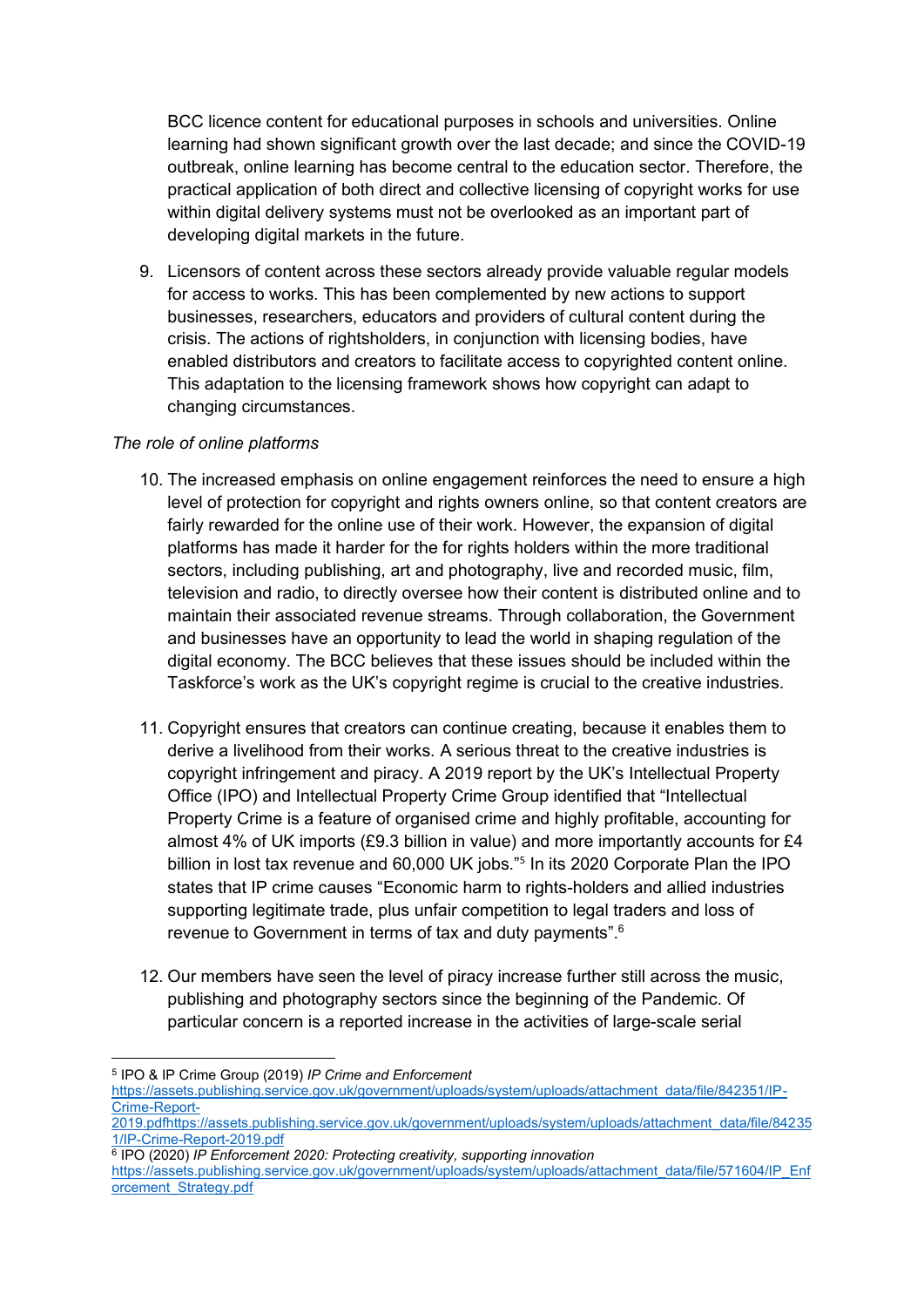offenders. Determining the role of digital platforms in preventing copyright infringement should be a core consideration in the future development of the digital marketplace.

# **Q5. What are the anti-competitive effects that can arise from the exercise of market power by digital platforms, in particular those platforms not considered by the market study?**

- 13. The digital age has created a situation whereby it is relatively simple for online activity to infringe the rights of an individual creator and rightsholder simply because it is often impractical for an individual rightsholder to directly follow who is making use of their work. This is because of the time and cost required to pursue infringements. This is problematic from a competition perspective as piracy exerts a competitive constraint on companies by reducing the size of the overall marketplace for legitimate market players.
- 14. When infringement of rights takes place on an online platform, it is only right that there is shared responsibility for tackling infringement. A shared responsibility will best address the potentially anti-competitive effects of the digital delivery chains of the future. Online platforms derive a commercial advantage from their intermediary role between creators and consumers, and are therefore in our view, best placed within the digital environment to take a more active role in efficiently counteracting unauthorised or harmful content that is made available on their platforms. If platforms do not take action to prevent infringement of copyright and related rights, economic support for initial innovation and creativity is at risk.

**Q6. In relation to the code of conduct: • Would a code structure like that proposed by the market study incorporating high-level objectives, principles and supporting guidance work well across other digital markets? • To what extent would the proposals for a code of conduct put forward by the market study, based on the objectives of 'Fair trading', 'Open choices' and 'Trust and transparency', be able to tackle these effects? How, if at all, would they need to differ and why?**

- 15. Codes of conduct in the digital marketplace have proven effective. The work of the roundtable meetings into online marketplaces, social media and online advertising under the Creative Industries Sector Deal have all shown how discussions linked to possible Codes of Conduct have led to some practical co-operative steps being taken which facilitate the protection of the rights of creators.<sup>7</sup> It is beneficial for all stakeholders to agree a way forward in dialogue; but the importance of such codes must be underpinned by backstop powers in legislation and via a regulator. The forthcoming code of conduct relating to marketplaces convened by the IPO (which does not address all the issues raised in this consultation) should not preclude the individual marketplaces covered being attributed SMS status.
- 16. Linked to the above, we are concerned that the welcomed roundtable process on the role of online intermediaries in reducing piracy has stalled. The roundtables were

<sup>7</sup> <https://www.gov.uk/government/news/ipo-supports-dcms-creative-industries-sector-deal>